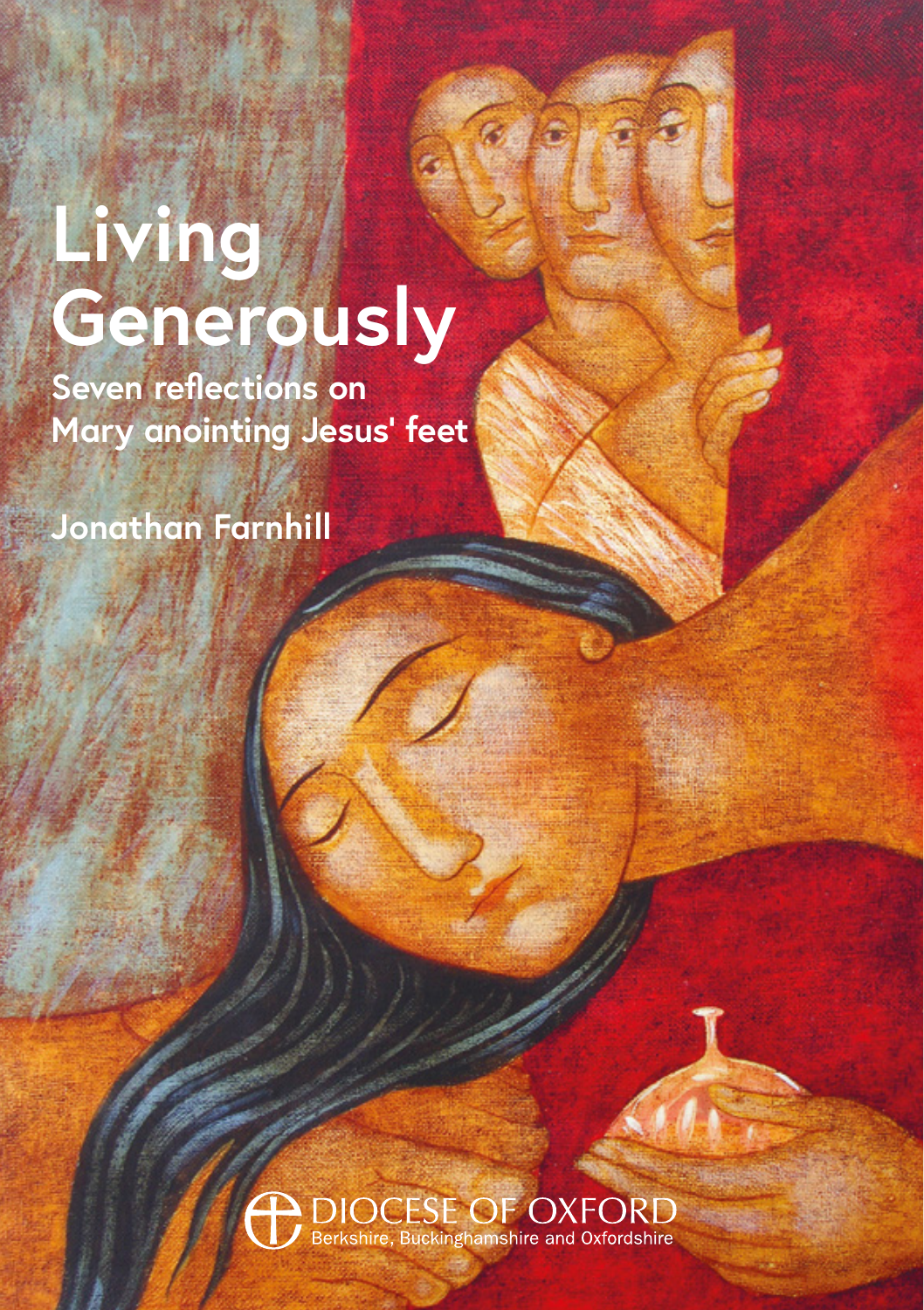The Diocese of Oxford is the Church of England in Oxfordshire, Berkshire, Buckinghamshire and Milton Keynes.

**Together,** we are the Church, called and sent by God as disciples of Jesus Christ and filled with the Holy Spirit. We are a living, growing network of more than a thousand congregations, chaplaincies and schools.

**Together,** we are called to be more Christ-like: to be the Church of the Beatitudes: contemplative, compassionate and courageous for the sake of God's world.

**Together,** we work with God and with others for the common good in every place in one of the great crossroads of the world.

**Together,** we are called to proclaim the Christian faith afresh in this generation with joy and hope and love.

**Together,** we are called to dream dreams and see visions of what could be, and see those visions come to birth.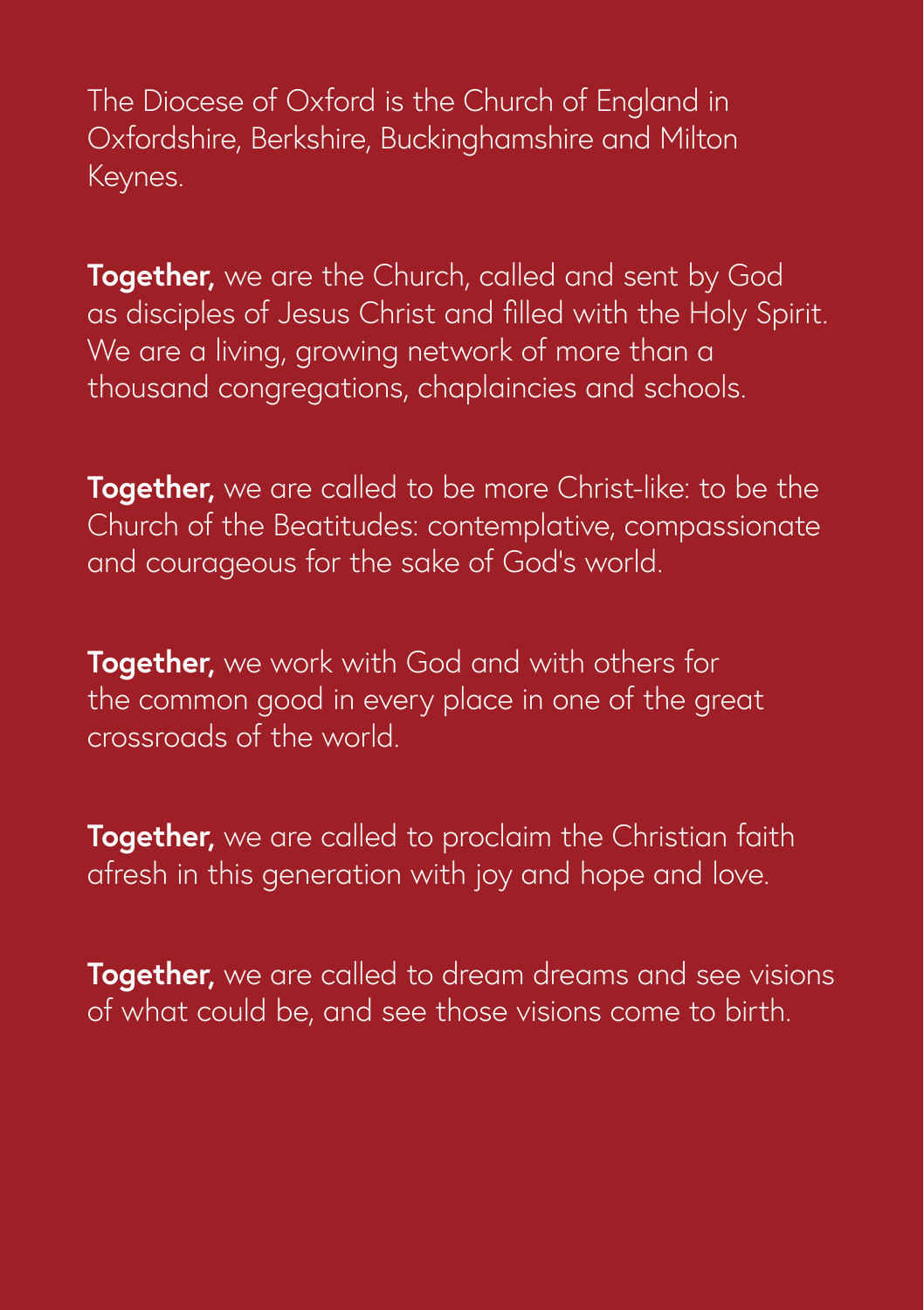*'Mary took a pound of costly perfume made of pure nard, anointed Jesus' feet, and wiped them with her hair.'*

**John 12:3**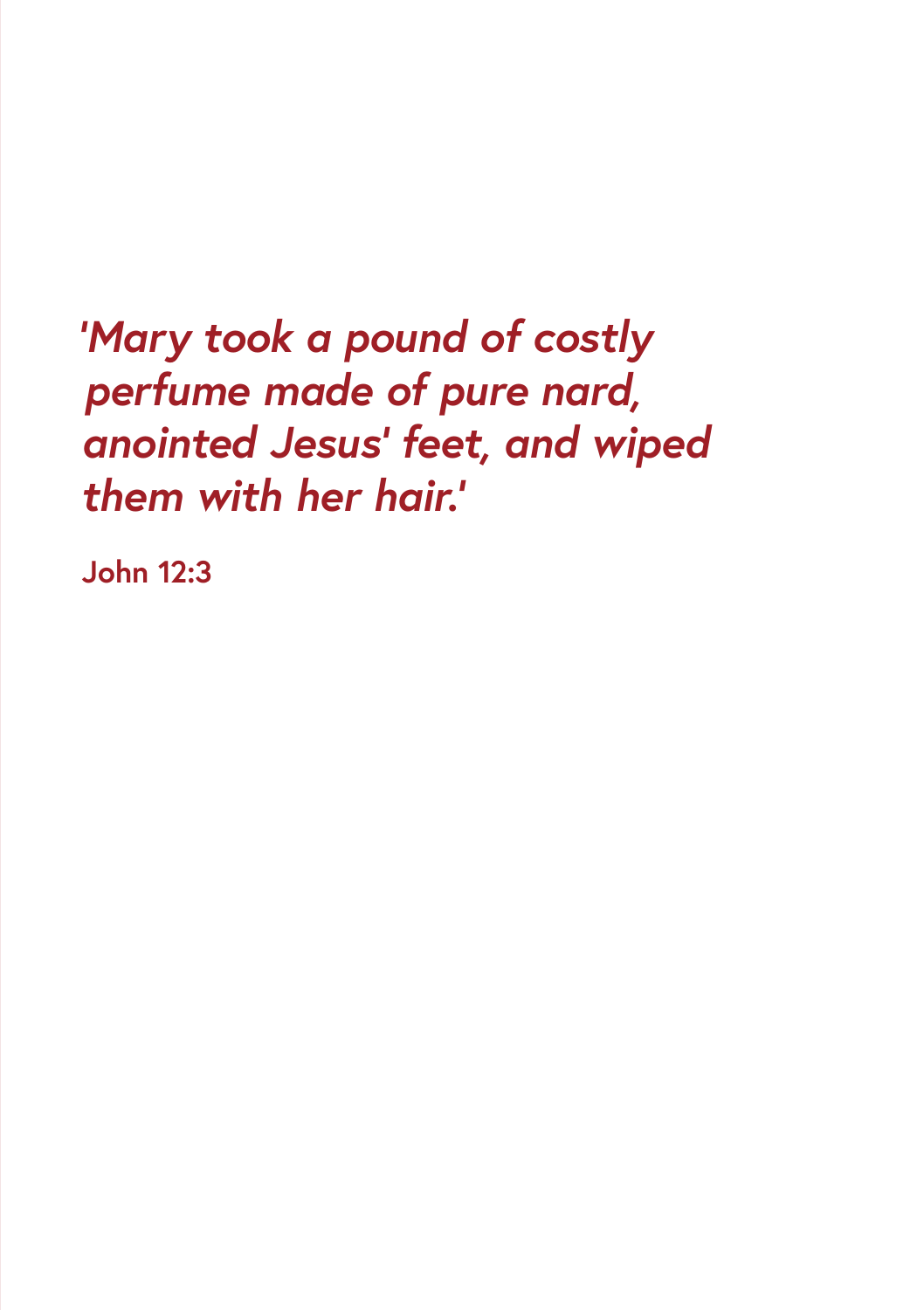#### **Foreword**

Jesus stands watching people put gifts into the treasury in Luke 21. The person he commends is the poor widow who puts in two small copper coins. It is not the amount we give in cash terms which is important but what that gift is worth to us. Out of this woman's poverty, she has put in all she has to live on. The original Greek says: 'She has put in her very life.'

There are many ways in which God is generous to us and we are generous to God. The story of Mary anointing Jesus is a story of a generous response to a generous God. In these reflections, Jonathan explores these different aspects of generosity in a deep and powerful way. I warmly commend these studies.

totan Otokd

The Rt Revd Steven Croft Bishop of Oxford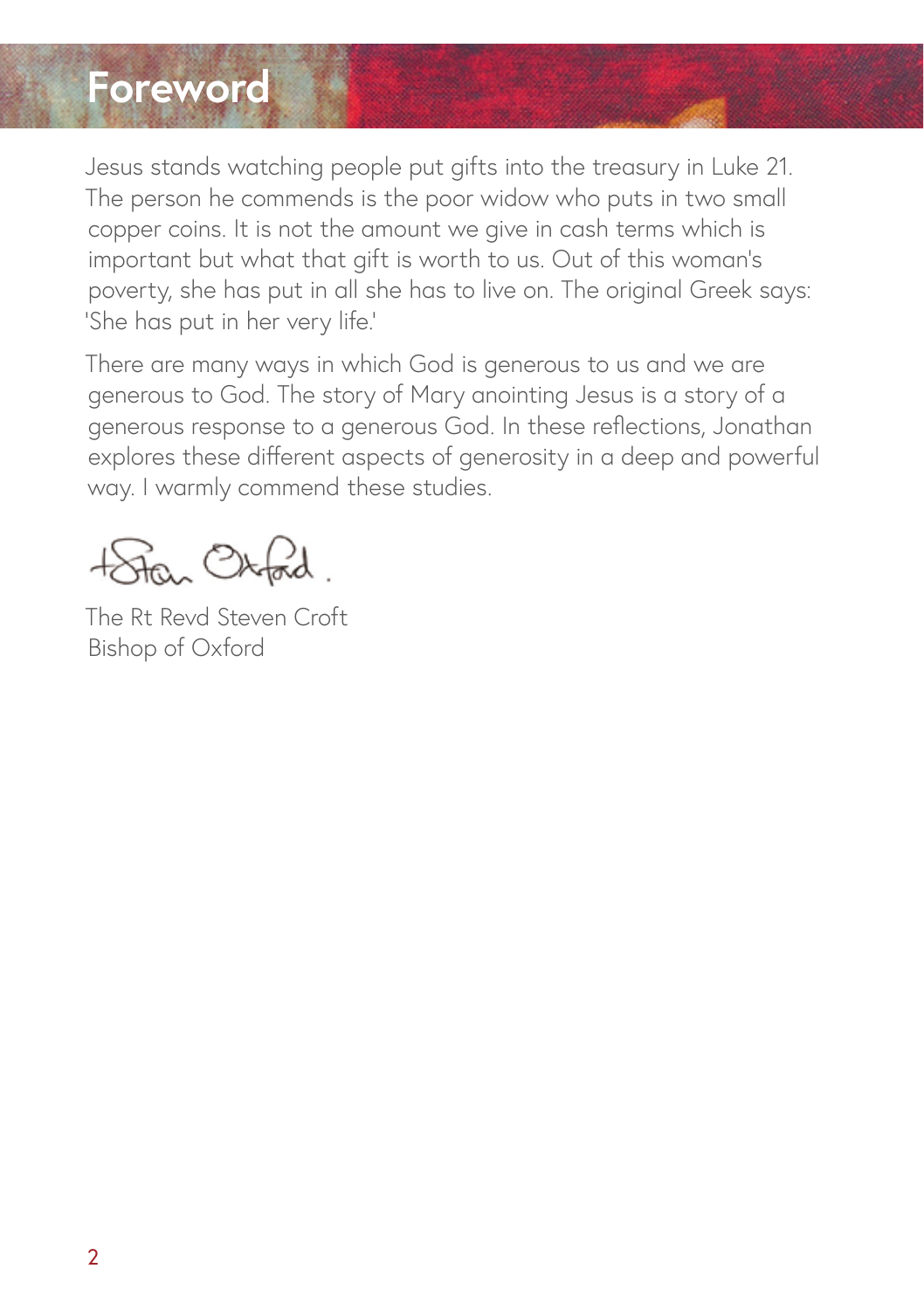### **Introduction**

The story of Mary anointing Jesus' feet is just one verse amidst over 30,000 in the Bible. But in this verse there is so much for us to learn and so much to be inspired by. Put simply, in this one verse Mary shows us how to live a generous life.

The story is told slightly differently in the gospels of Matthew and Mark, and it is only in John's gospel that Mary is mentioned by name, but the essence of the story is the same. It is a remarkable, generous and loving act, one that continues to inspire us today. As Jesus says in Mark's gospel: 'Wherever the good news is proclaimed in the whole world, what she has done will be told in remembrance of her.' <sup>1</sup> This story is profoundly good news for us.

Jesus has just raised her brother Lazarus from the dead. Before he did so, Mary said to Jesus, 'Lord, if you had been here, my brother would not have died.' <sup>2</sup> Her faith was absolute; she had complete confidence that Jesus had the ability to save someone from death.

If her faith is remarkable, then so is her honesty. She must have felt devastated and incredulous that Jesus had chosen not to visit Lazarus when he was ill. She manages both to love Jesus completely and say how bewildered and upset she is by what he has done – a balancing act that Christians throughout the ages have found immensely difficult. She expresses her love for him, and also the pain he has caused – not by his actions, but by his absence. Why did he not intervene when he could? How many times have we felt the same?

Mary then witnessed Jesus raising Lazarus from the dead, and so she must have been experiencing tumultuous emotions. She had gone from being broken-hearted at the death of her brother, and Jesus' refusal to come earlier and heal him, to indescribable, overwhelming joy at Lazarus being brought back from the dead.

She intuitively realised, more clearly than anyone else, that giving Lazarus his life back would lead to Jesus' own death. The civic and religious rulers would simply not accept such a threat to their authority. <sup>3</sup> Lazarus had been taken from her, and Jesus had brought him back.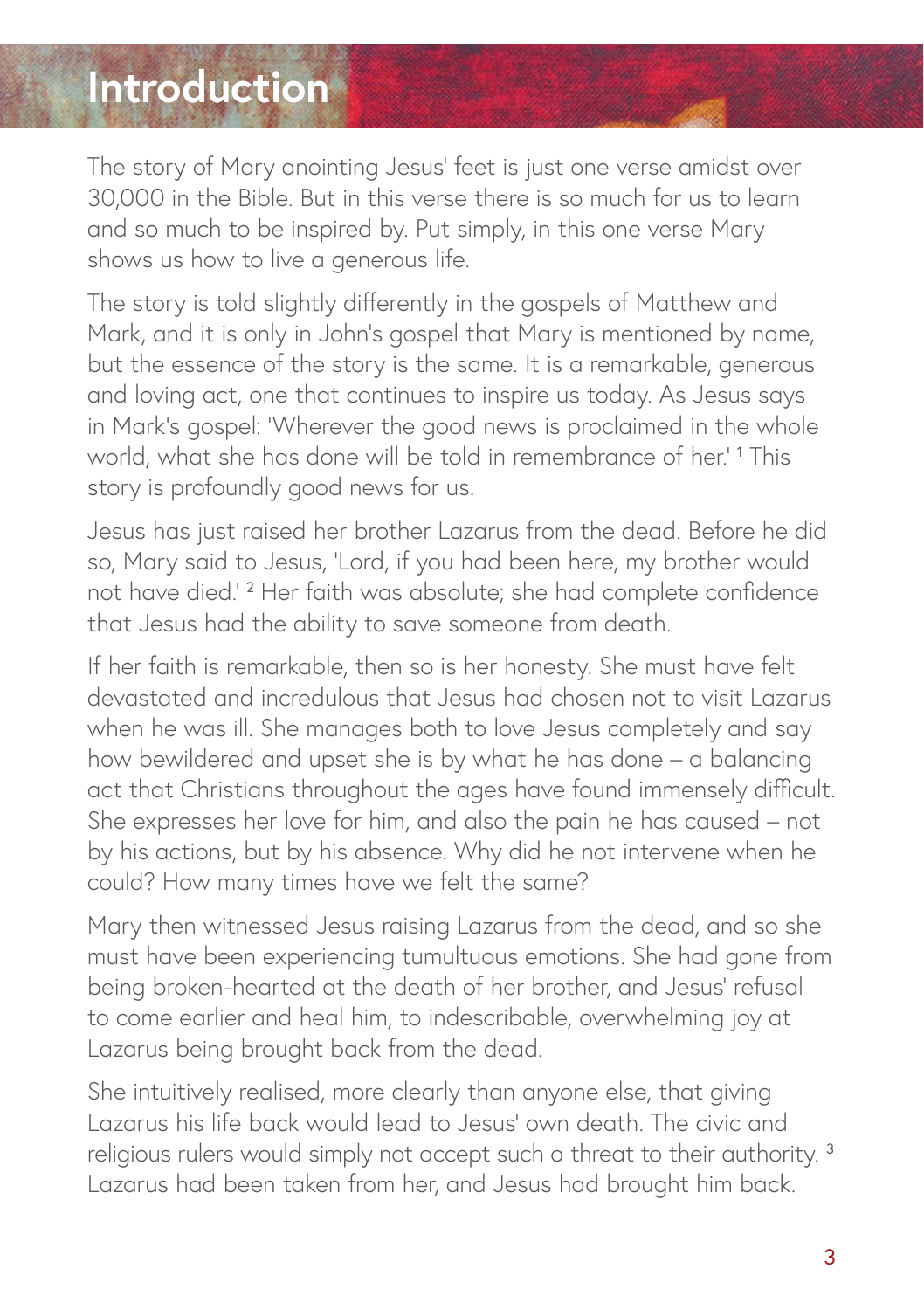Soon, Jesus himself would be taken from her. It was in the midst of this maelstrom of emotions that she chose to anoint Jesus' feet.

These seven reflections look at the seven different ways in which Mary is generous and how, by following her example, we can grow more in our generosity. But the starting point for understanding her generosity is her relationship with Jesus. It is this relationship that inspires and shapes the generosity, and her generosity is in response to it. 'We love God because he first loved us.' <sup>4</sup> The more we discover God's love for us, the more we love in return. We can't lead generous lives because we feel we ought to. We live generously because we cannot help it. Our lives have been transformed by the love that first loved us.

These reflections are designed to be used flexibly – they can be used for personal study and reflection, to stimulate discussion within small groups, or to be the basis for preaching and teaching.

My role as Generous Giving Adviser has enabled me to think and reflect on this story and to write these reflections. But, whilst I hope I have gained some insight, I do not see myself as 'sorted' when it comes to living a generous life; far from it. It is a constant struggle, edging forwards hopefully but often tripping up along the way. Living a generous life can sometimes feel like Jacob wrestling with the angel in Genesis 32 – a test of stamina and determination which can leave you exhausted. If your experience is similar, I hope these reflections enable you to be refreshed and inspired by Mary's remarkable act of generosity.

forch Full

Jonathan Farnhill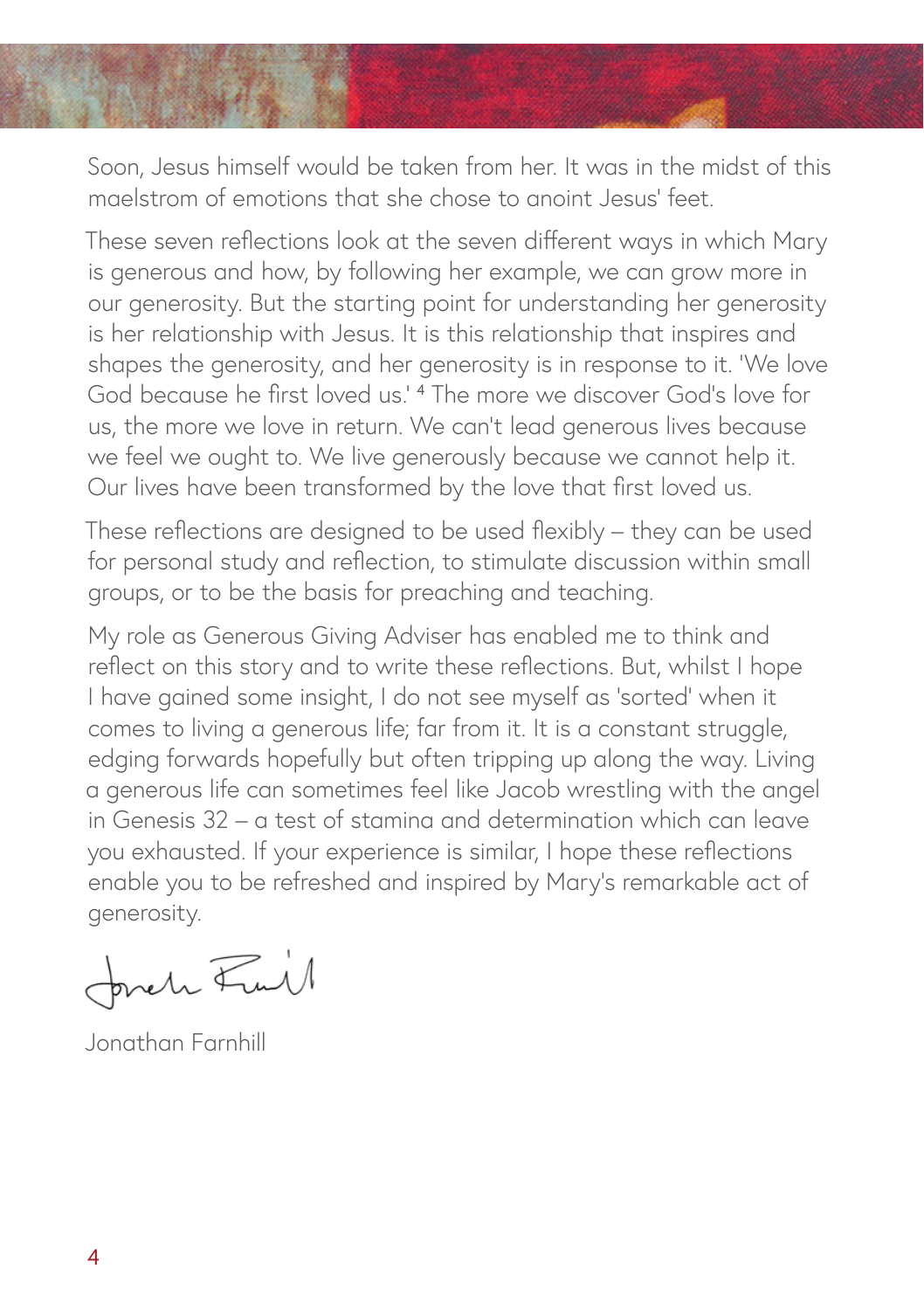## **Generous with time**

#### *'Mary took a pound of costly perfume made of pure nard, anointed Jesus' feet, and wiped them with her hair.'*

Memento mori were popular in the sixteenth century. These were various ways to 'remember death', including still life paintings that would have symbols of a successful life artistically laid out, with a human skull as the centrepiece. They were created to remind people that time is fleeting, and that we should not be distracted from the eternal by the transitory.

It's a kind of comfort to know that the difficulty we have in focusing on what matters is hardly a new phenomenon, but it seems to get ever more challenging. There are so many things we could do, so many expectations of what we should do. It is so easy to say that we will stop and focus on God, or others, when we have 'just' done one more thing. But that thing can so easily lead to another and, before we know it, the fleeting time has passed.

Mary's first generosity is with her time. She gives up time that she could have spent on herself to care for Jesus. She puts his needs above hers, not just by providing something, but by giving up her time to anoint his feet. She gives of herself, as well as giving what she has.

Mary instinctively knows what matters more. It's not that she is unaware of other possible demands, but she chooses to give her time to Jesus and to care for him. There is a sense that the anointing of Jesus' feet was not rushed; to wipe his feet with her hair speaks of tenderness and care. She gave her time because she cared for him.

When we are called to live a generous life, we are called to be generous with our time – both to ourselves and to others. Time is a rare and precious commodity, a true gift for someone. By giving other people our time, we are saying to them that they matter and that they have value. In a world where numerous demands compete for our time, it is one of the most generous gifts we can give.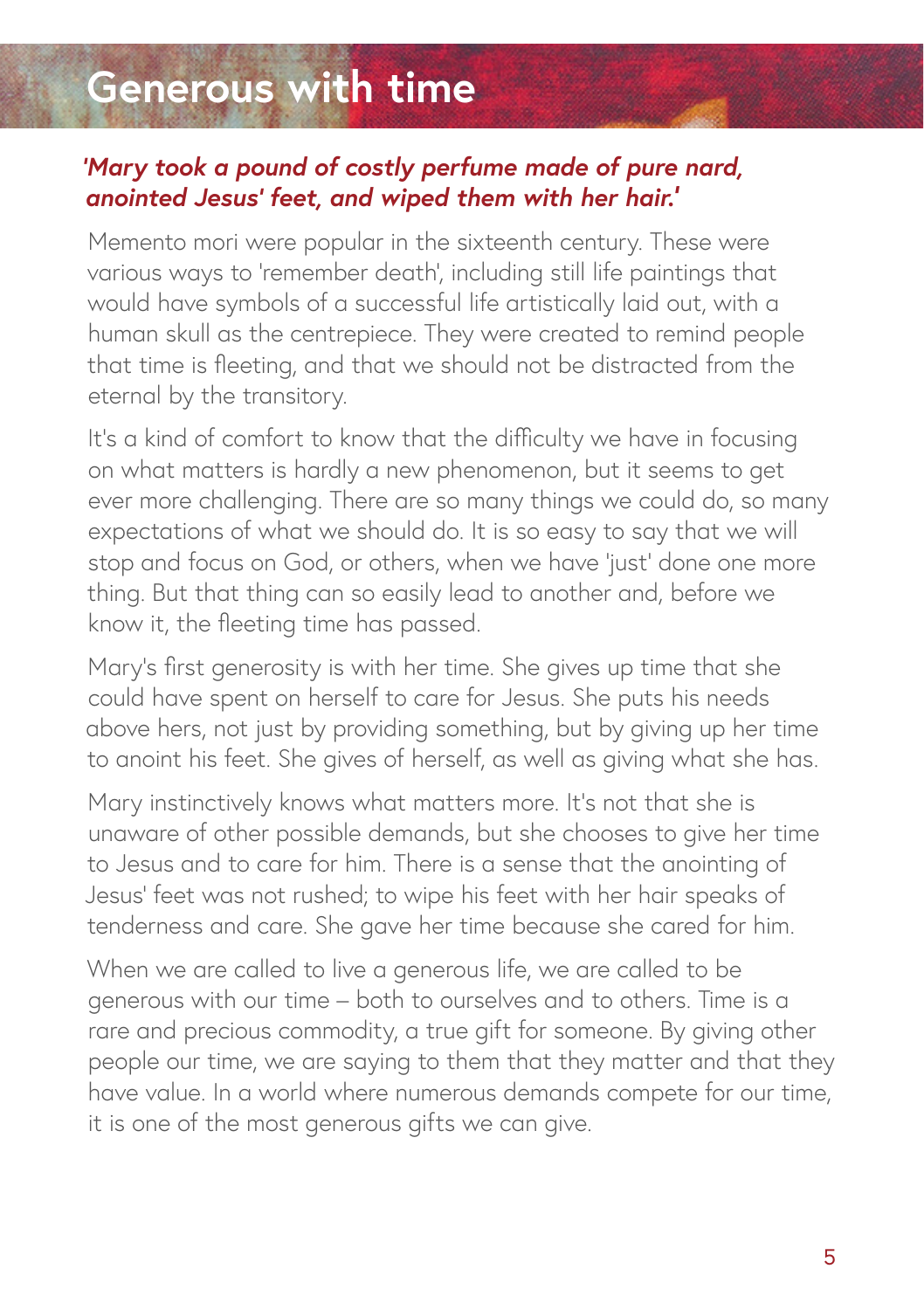## **Generous with attention**

#### *'Mary took a pound of costly perfume made of pure nard, anointed Jesus' feet, and wiped them with her hair.'*

I find it remarkably easy to be present, and yet absent, at the same time. I can, undeniably, be physically present, while my mind is very much elsewhere. It's easy to be in the same space as someone, but not really with them. The smartphone has only made this worse. Now it is even easier to be looking in on one world whilst physically inhabiting a different one. I've seen, more than once I'm ashamed to say, that chastening look given when someone sees you on the phone when they thought you were listening to them.

Mary is not only generous with her time, but with her attention. She is clearly focused on the task of anointing Jesus' feet, and then wiping his feet with her hair. That requires real care and attentiveness. She is very much physically and mentally present, and the attention is a generosity all of its own. The gift of the anointing is made meaningful by the attention with which it is given. Yes, the ointment is incredibly expensive, and that could prompt her to be so focused. But the sense of the story is that the generosity of her attention is there because it is another expression of the love she has for Jesus.

When we are looking to develop a generous life, Mary's attentiveness shows us that the attention we give people is an important part of that life. It is not enough to give time; we need to give attention too, and that attention ought to be driven by a deep and profound love. God calls us to love him wholeheartedly, and to love our neighbours as ourselves. As Jesus says, there are no commandments greater than these.

To love others is to give them our attention and focus, and it is in our attentiveness that we really see how we can love and care for others. It allows us to understand their needs, to see where they need encouragement and to celebrate the gifts that God has given them. Being generous simply with our time cannot do this. We need to be generous with our attention too.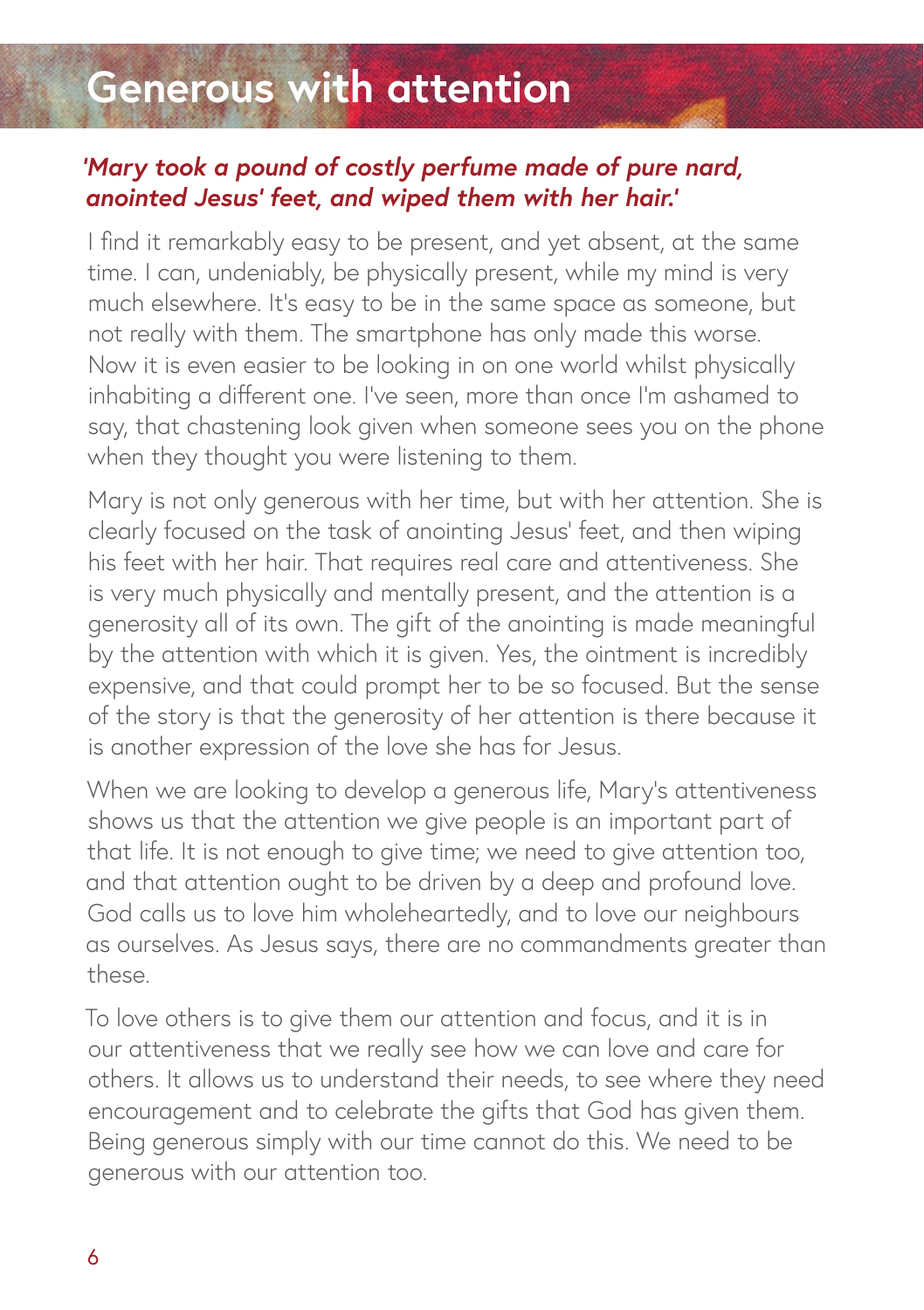### **Generous with wealth**

#### *'Mary took a pound of costly perfume made of pure nard, anointed Jesus' feet, and wiped them with her hair.'*

Johnny Nash wrote the song 'There Are More Questions Than Answers.' <sup>5</sup> As a child, I didn't like it much, but it has grown on me over the years. The song, perhaps surprisingly, has remarkable theological depth. In the chorus, Nash asks: 'What is life? How do we live? What should we take and how much should we give?' The move from asking ourselves how much of *our* money should we *give away* to how much of *God's* money should we *keep* is *the* greatest discipleship challenge of generous giving.

Mary saw what she had as God's, so she was just giving back what was already his. Her gift to Jesus cost a year's salary. It was incredibly generous; you might even say reckless. But Jesus' generosity is often reckless, and so she was only following the example of the Jesus she followed. When Jesus turned water into wine at the wedding at Cana, he turned the equivalent of 700 bottles of water into wine. 700 bottles for one small village sounds reckless to me. When Jesus fed the 5,000, there were baskets and baskets of food left over. The ultimate generous act was, of course, God giving his son. God's generosity is extraordinary generosity.

This is immensely difficult for us to live up to. We live in a world which tells us we are what we earn and what we own. There are many, many enticing ways to spend 'our' money. There are huge social pressures and expectations over what we should buy and how we should live. It is really tough to forego things. And we live in a time where many of us struggle with debt, and where tiny houses come with huge mortgages.

So, to emulate Mary's generosity is not easy, and we should be patient and kind to ourselves as we try to live more generously. I recommend trying the 1% challenge. Every year, aim to give 1% more of your net income away. This gives you time to adjust and to plan ahead, to think carefully about how you will live with less. Generosity then becomes purposeful and ingrained, and it becomes ever more who we are, and we become ever more like the generous God who created us.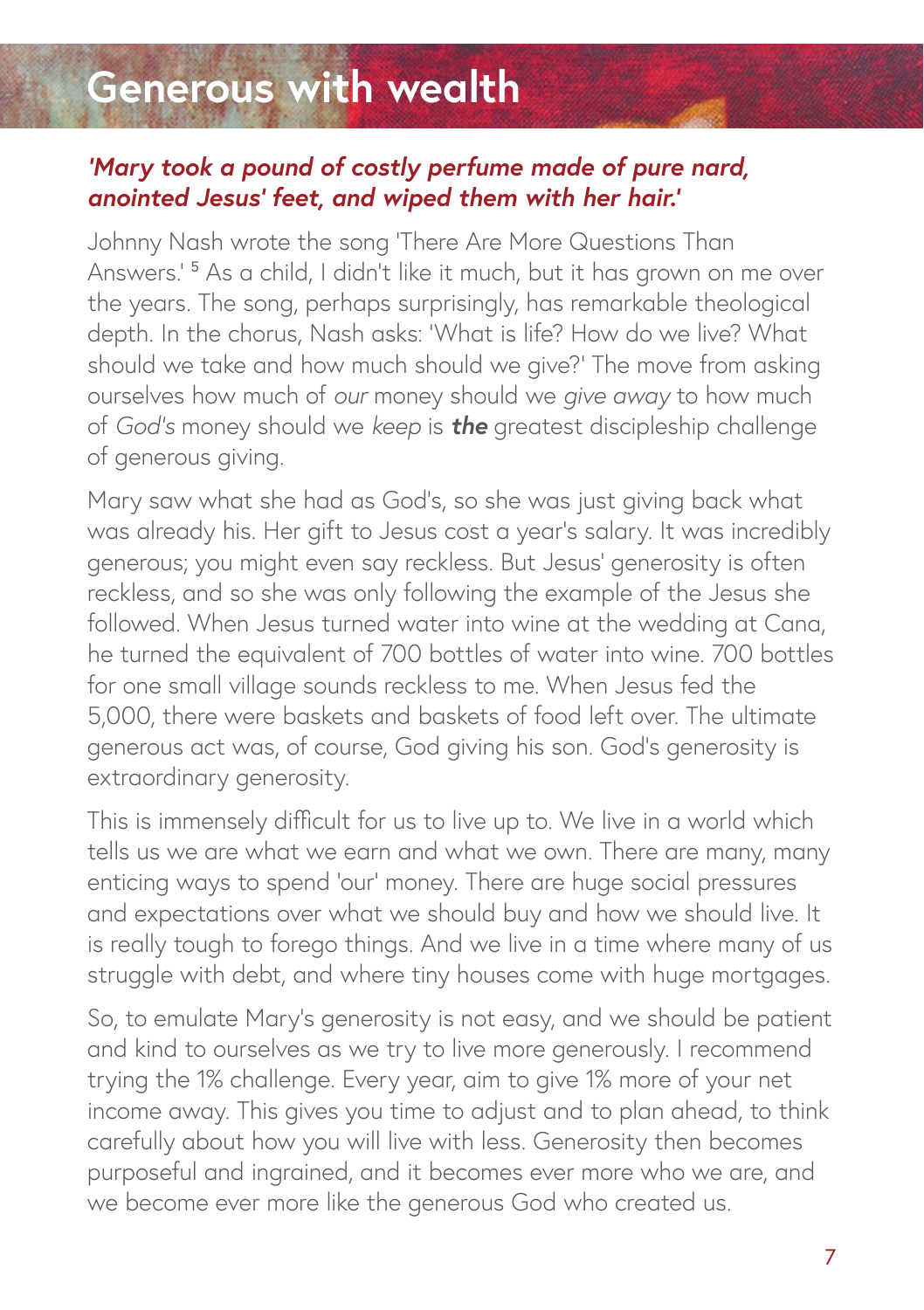## **Generous with talents**

#### *'Mary took a pound of costly perfume made of pure nard, anointed Jesus' feet, and wiped them with her hair.'*

As a child, I had a particular talent for being argumentative, and I was very generous with this talent. I could argue about anything, anywhere, with anyone; in fact, I often didn't need another person to argue with. Years later, I did one of those 'personality profile' tests, and it revealed that my kind of personality 'can find compelling reasons for whatever they want.' I exploded with laughter when I read that. It took years of training as an adolescent to achieve that level of expertise.

We all have talents that reflect 'whatever is true, whatever is honourable, whatever is just, whatever is pure, whatever is pleasing, whatever is commendable'  $^{\circ}$  but we do not always use them for the good. I'd like to think that I have taken the argumentative talent of my childhood and turned it into an ability to encourage people to lead generous lives. I certainly hope so.

Mary's talent in this story is the tender and caring way she anointed Jesus' feet, the feet that would within days be nailed to a cross. Jesus intimates that Mary knows he will soon die – 'She has anointed my body beforehand for its burial' <sup>7</sup> – and Mary, faced with that realisation, offers her talents to care for a body that will soon be brutally broken.

Mary felt compelled to use a talent she had and here we are, thousands of years later, being inspired by it. It was, to the disciples at least, a bit 'left field'. Perhaps that's the way God often likes it. God can use the talents he has given us in unexpected ways but, to do so, we need to be open and looking for ways in which we can share those talents with others.

The Quakers have a lovely phrase in their book of 'Faith and Practice' <sup>8</sup> - 'Attend to what love requires of you.' <sup>9</sup> We need to attend to what our love for God and God's people requires of us, and be generous in the use of our talents to enable us to do that.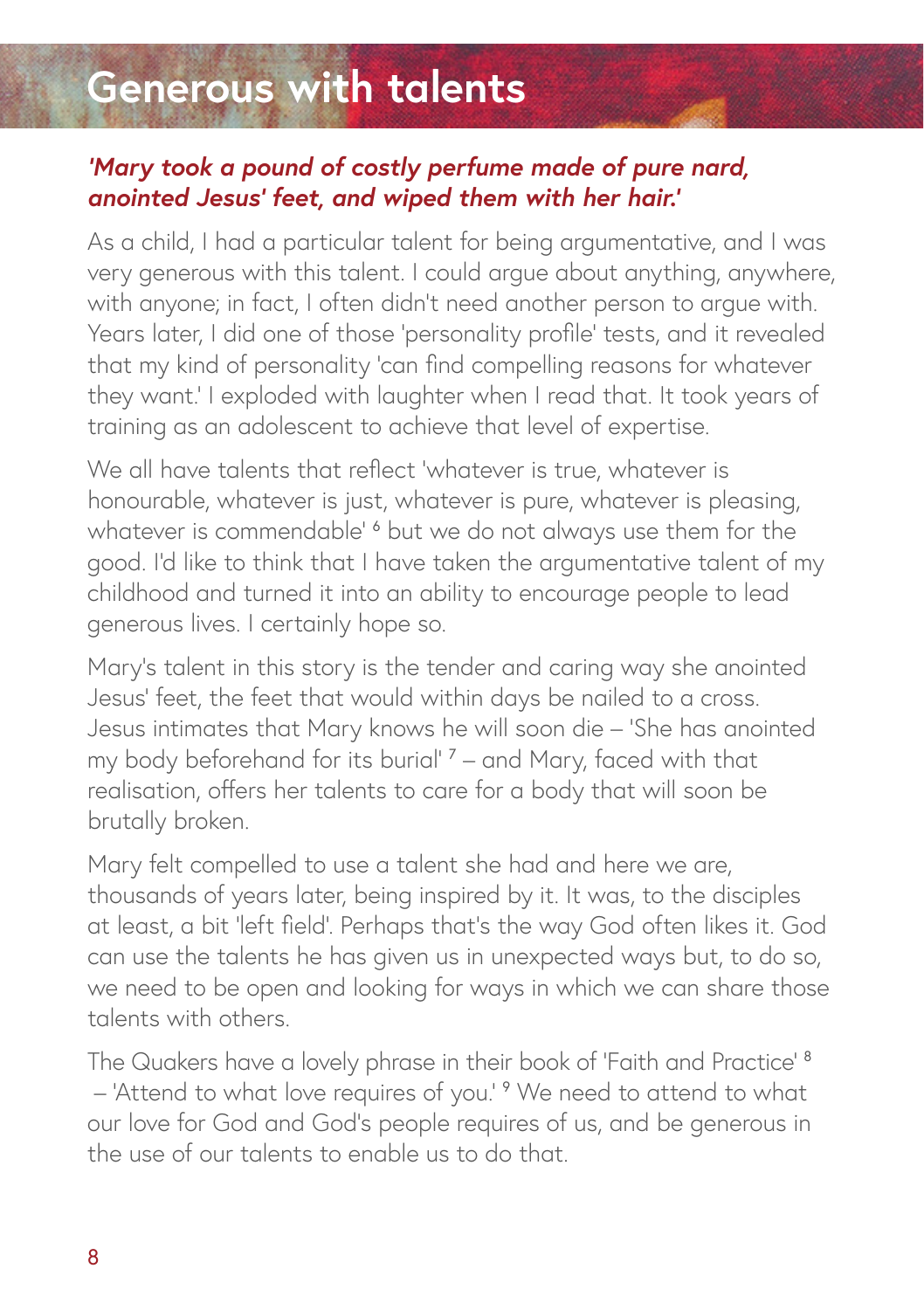### **Generous with possessions**

#### *'Mary took a pound of costly perfume made of pure nard, anointed Jesus' feet, and wiped them with her hair.'*

'If you own something you cannot give away, then you don't own it, it owns you.' So said Albert Schweitzer. That quote sat on my noticeboard for many years. It's a quote that makes me feel uncomfortable, because I feel I should agree with it, but I fight against it often enough. I like to think there is another option, that we can have things we cannot give away and yet they don't own us. I've been trying to find that other option over several decades, but I'm not sure it exists.

It's an exaggeration to say we live in a society that lives by the mantra 'you are what you own', but it is not that much of an exaggeration. What we possess is often seen as a key indicator of the kind of person we are, what aspirations we have and what we value. If we give away what we have, it is a profoundly counter-cultural act. It is an acknowledgement of faith, a belief that everything comes from God and that we are called to share what we have in the way that God would want.

It can also be a liberation, as Albert Schweitzer suggests. It is easy to fall under the tyranny of things where, without realising it, our lives become dominated by the accumulation of possessions. As painful as it can be to give up some of our possessions, it can also be liberating, as we feel less encumbered, less weighed down, lighter.

Mary had lost, and then found, her beloved brother. Compared to that, material possessions were insignificant to her. She also knew that Jesus would soon die, and she knew that he knew, and so he had a far greater need of the nard than she ever would. Nard sounds uncomfortably close to lard; in reality it is anything but. An incredibly expensive natural oil, it is known for its calming qualities and is used for reducing anxiety. Mary's choice was quite deliberate. She generously gave away a treasured possession and, in doing so, showed her faith and love for Jesus. By giving away some of what we have, we can do the same.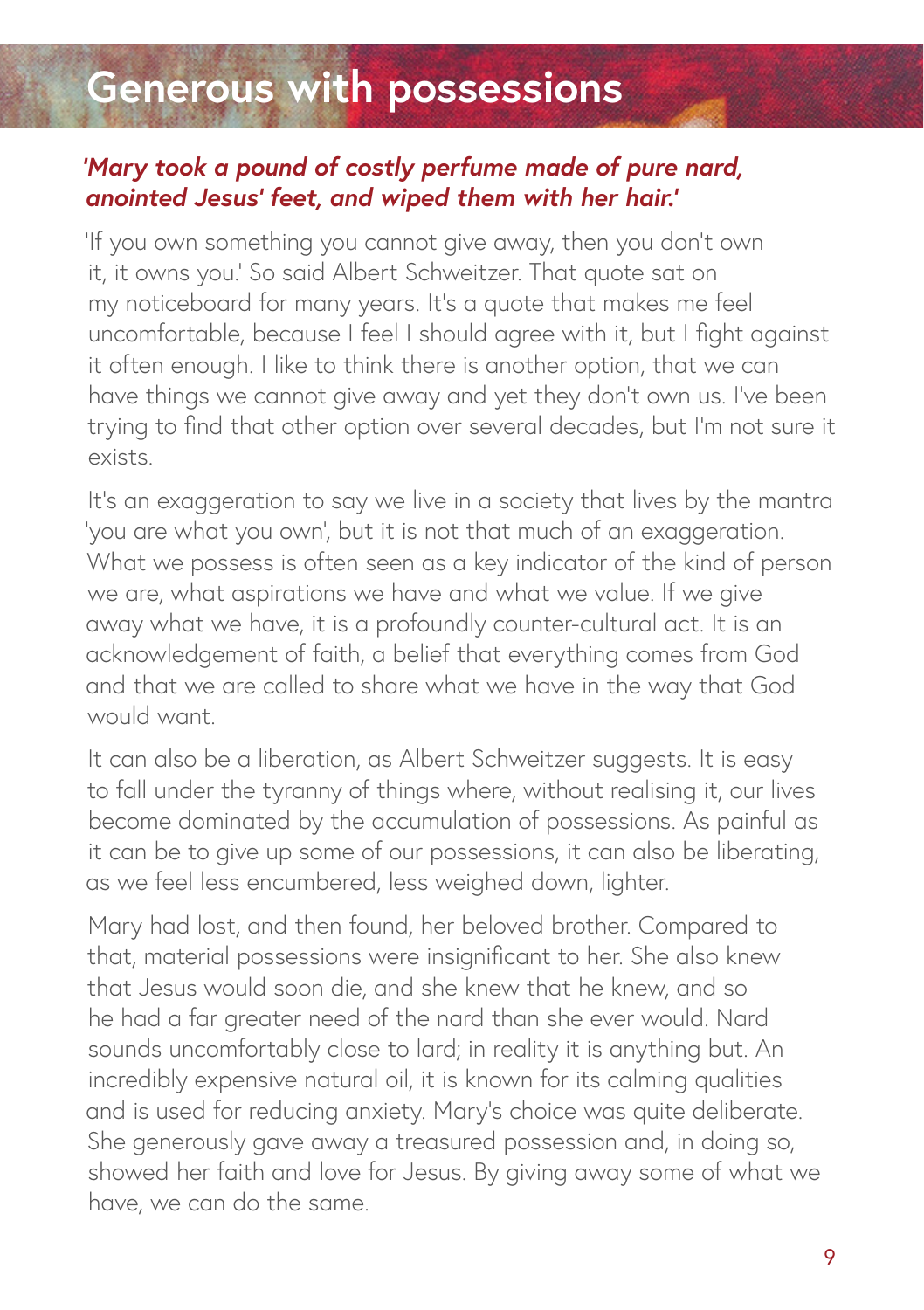### **Generous with reputation**

#### *'Mary took a pound of costly perfume made of pure nard, anointed Jesus' feet, and wiped them with her hair.'*

I hate to be embarrassed, or to draw attention to myself by doing something others don't do, so I find this kind of generosity particularly hard. And, perhaps being more honest, I like it when I'm liked and I don't want people's disapproval. But sometimes, like Mary, everyone needs to be generous with their reputation, in order to fulfil Jesus' call to love one another.

Mary anoints Jesus' feet and wipes them with her hair. She may, like us, care what others say about her, but certainly not enough to stop her showing her love and concern for Jesus. For a woman to show her hair was shocking enough; to wipe Jesus' feet with her hair was truly shocking. It was, to say the least, totally inappropriate in the eyes of many. The beautiful picture on the cover of this booklet, painted by Julia Stankova, illustrates this perfectly. Mary is caressing Jesus' feet with her hair, whilst the disciples stare at her, appalled.

Mary, generous in so many ways, is generous with her reputation too. She is prepared to do what is loving, what is caring, and what she believes she should do, even if she receives hostility and criticism for it. Earlier in the story, Mary is sitting at Jesus' feet, which is what the disciples did, but only men could be disciples. It's almost as if Mary was saying, 'If you're appalled by that, you're really going to hate this.' For Mary, love for Christ swamps any concern over reputation. She can be generous with her reputation because it is irrelevant when compared to the opportunity to express her love and care for the one she loves.

In the next chapter of John's gospel, Jesus washes the disciples' feet, and it is hard not to think that the timing is quite deliberate. He has seen the disciples' reaction to Mary anointing his feet, and then he washes theirs. It is a beautiful and powerful endorsement of Mary's actions, and he follows this with the new commandment – 'that you love one another.' <sup>10</sup> Nothing matters more. 'By this, everyone will know that you are my disciples.' <sup>11</sup>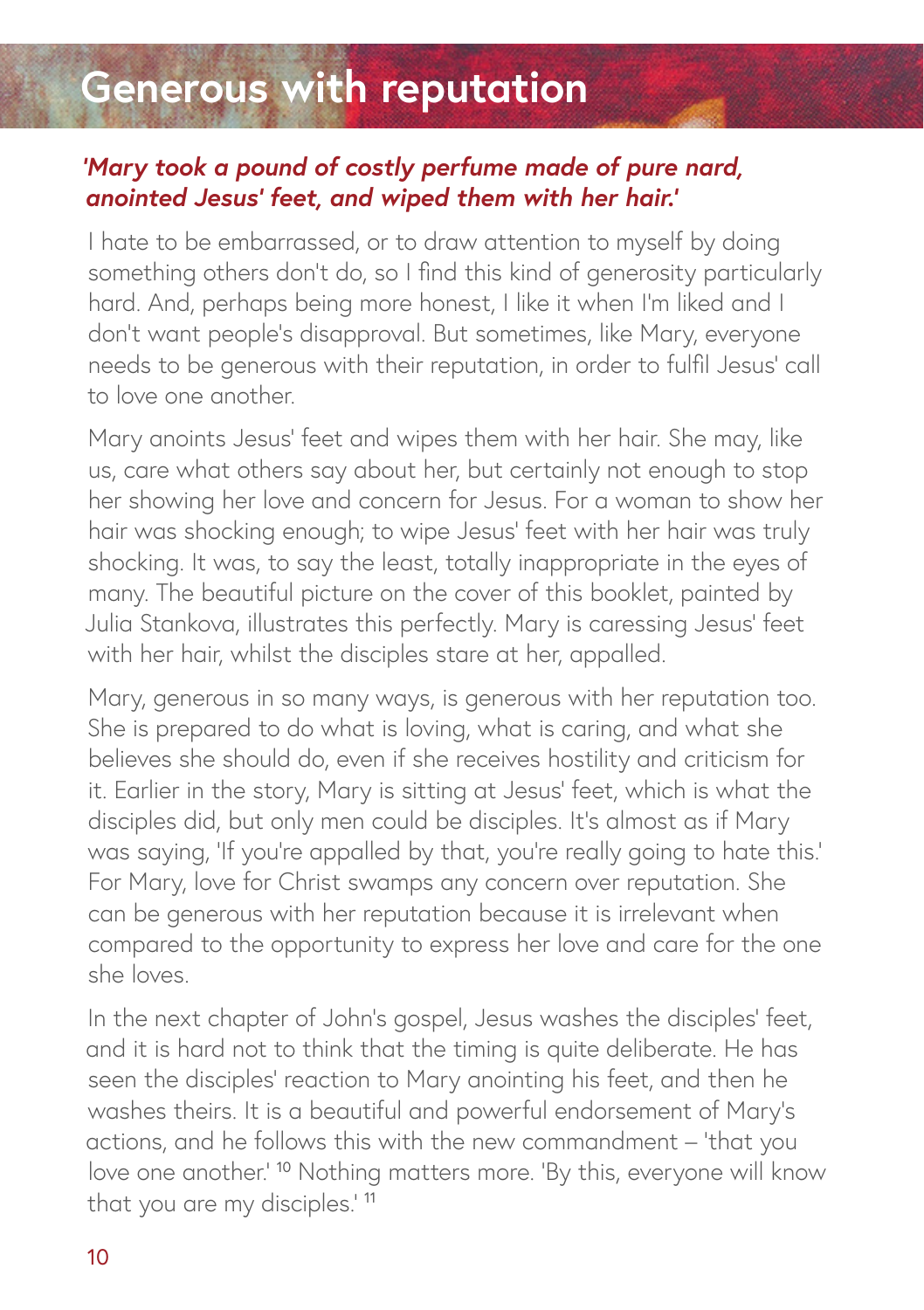### **Generous with comfort**

#### *'Mary took a pound of costly perfume made of pure nard, anointed Jesus' feet, and wiped them with her hair.'*

I once cycled from London to Paris on a sponsored bike ride. On the first training ride with my fellow sufferers, I hit a pothole and fell off my bike. It was bitterly cold and wet and I lay tangled up in the bike on the ice-cold tarmac. I was pretty sure I had broken my leg (I hadn't, as it turned out) so sensibly no-one moved me until the ambulance turned up. To stop the weight of the bike resting on my possibly-butnot-actually broken leg, a team mate sat on the freezing tarmac for twenty minutes, holding the bike up. He must have been frozen, and it must have been deeply uncomfortable, but I will always be grateful for his generosity.

Part of the challenge of leading a generous life is that it takes us out of our comfort zone in so many ways. We have less for ourselves, if we give more to others. We have to forego things we want so others can have things they need. And sometimes living generously has a practical, physical dimension to it.

When Mary anoints Jesus' feet and wipes them with her hair, she must have been down in the dust and the dirt, and it can't have been pleasant. She took on the position of a servant willingly because she could not have shown her love without doing so. She gave up her comfort for a man she knew would soon be giving up his life. We are often called to be generous with our own comfort, to sacrifice it so that others can be loved and cared for. It is relatively easy to do this when asked but much harder to volunteer. Mary sees what she needs to do, puts aside her own comfort and gets on and does it.

The way Mary so generously gave of herself – her time, attention, wealth, talent, possessions, reputation and comfort – are an inspiration for us, and an encouragement to do the same. By living more generously, we follow her example. We also come closer to the generous God who created us, a God who promises to be with us and help us live ever more generous lives.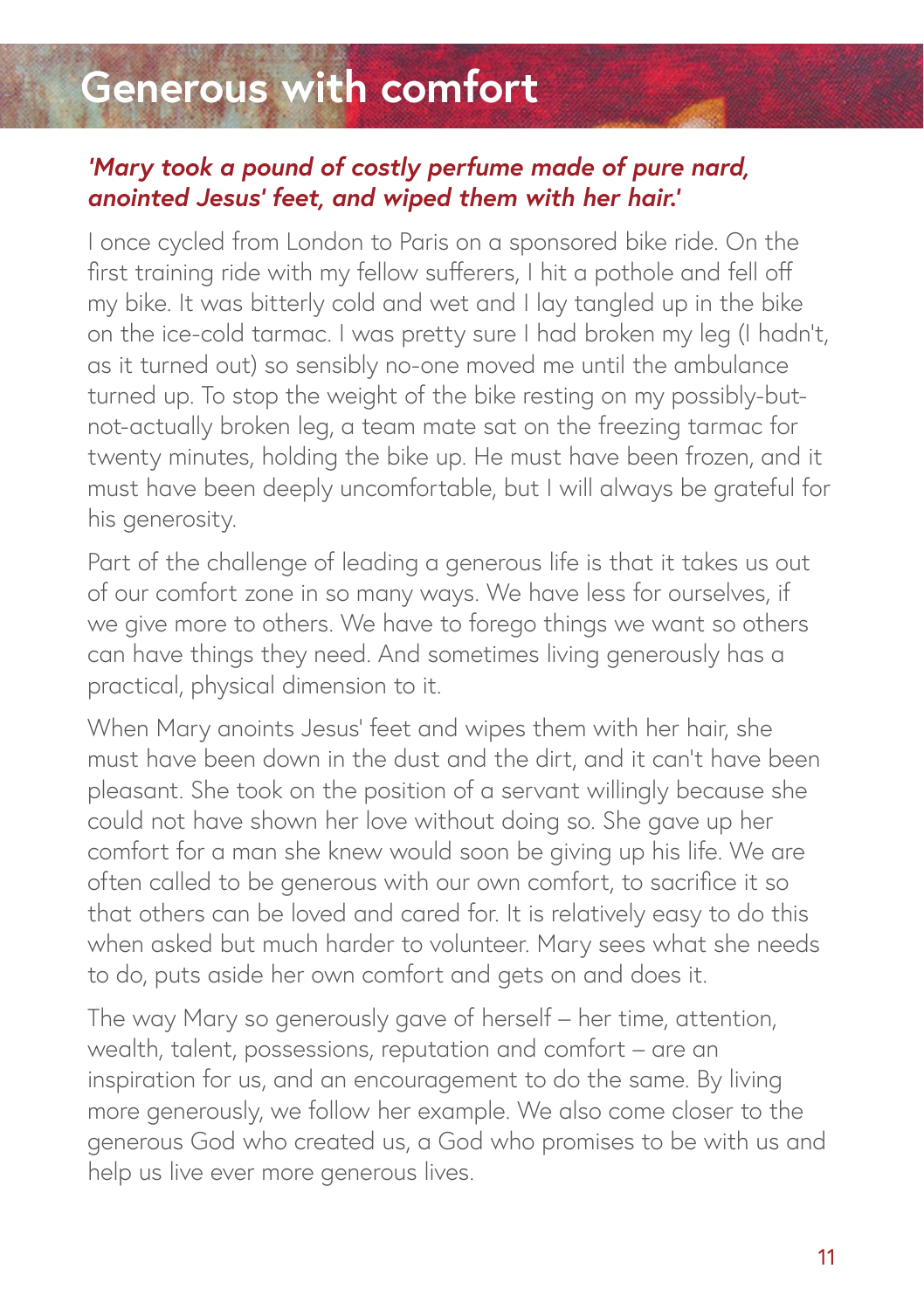# **Acknowledgements**

The author would like to thank Revd Dr Sally Welch for editing the manuscript.

The painting on the cover is *The Anointing of Christ* by Julia Stankova. (juliastankova.com). Used with permission of the artist.

### **References**

Quotations from the Bible are from the New Revised Standard Version.

- Mark 14:9
- John 11:32
- John 11:53
- 1 John 4:19
- Johnny Nash, from the album *I Can See Clearly Now*, 1972
- Philippians 4:8
- Mark 14:8
- http://qfp.quaker.org.uk/introduction/
- Advices & Queries, no.28
- John 13:34
- John 13:35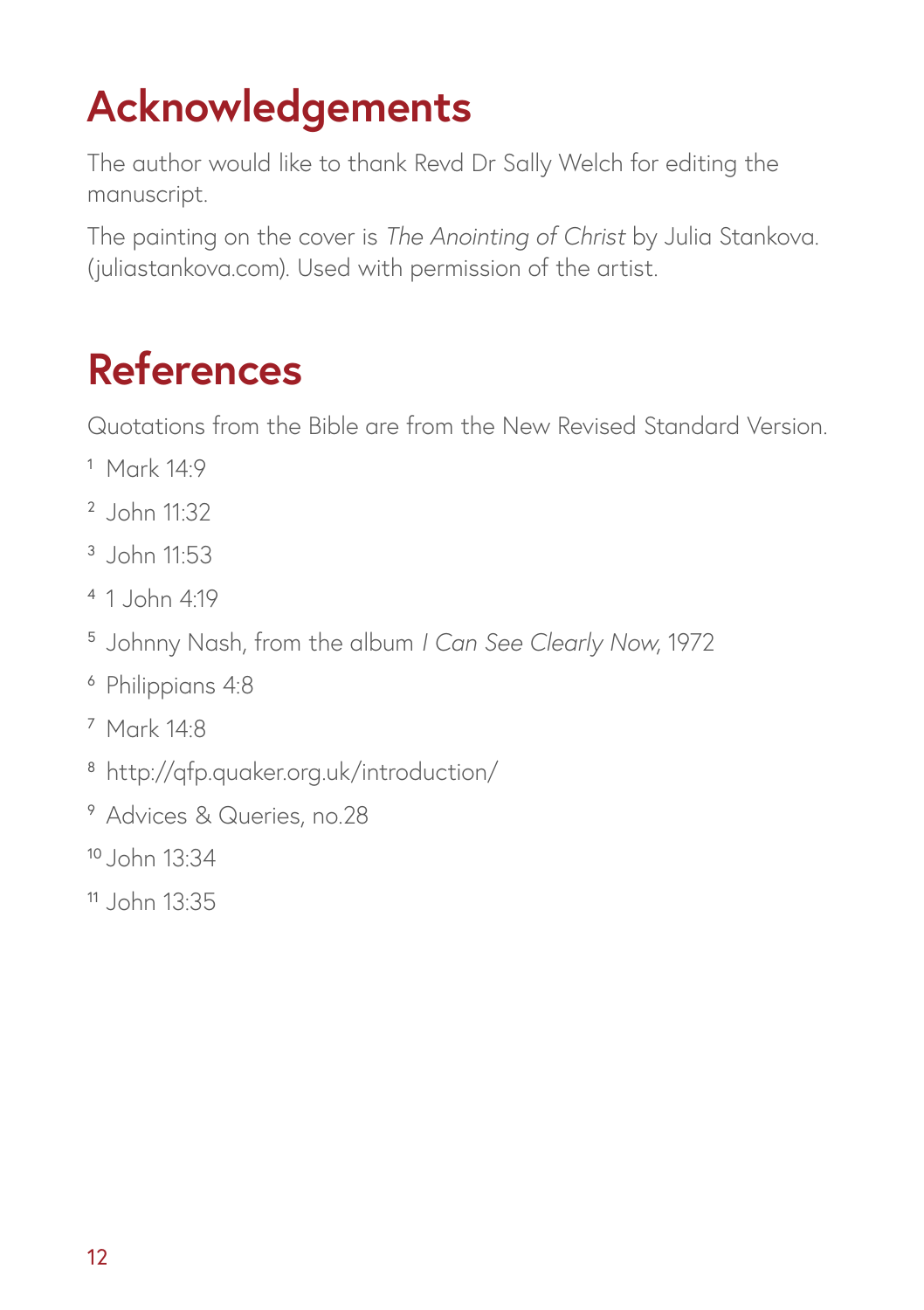#### **About the author**

Jonathan Farnhill is the Generous Giving Adviser for the Diocese of Oxford, and has an MA in Applied Theology from the University of Exeter. His book T*he Porcupine Principle (and other fundraising secrets*) is published by the Directory of Social Change. This has led to speaking engagements in the UK and abroad, and many of his presentations are available on **www.farnhill.org.uk**. He has worked in leadership and fundraising roles for charitable organisations for 30 years. He has also held various voluntary leadership roles within the charitable, social enterprise and education sectors.